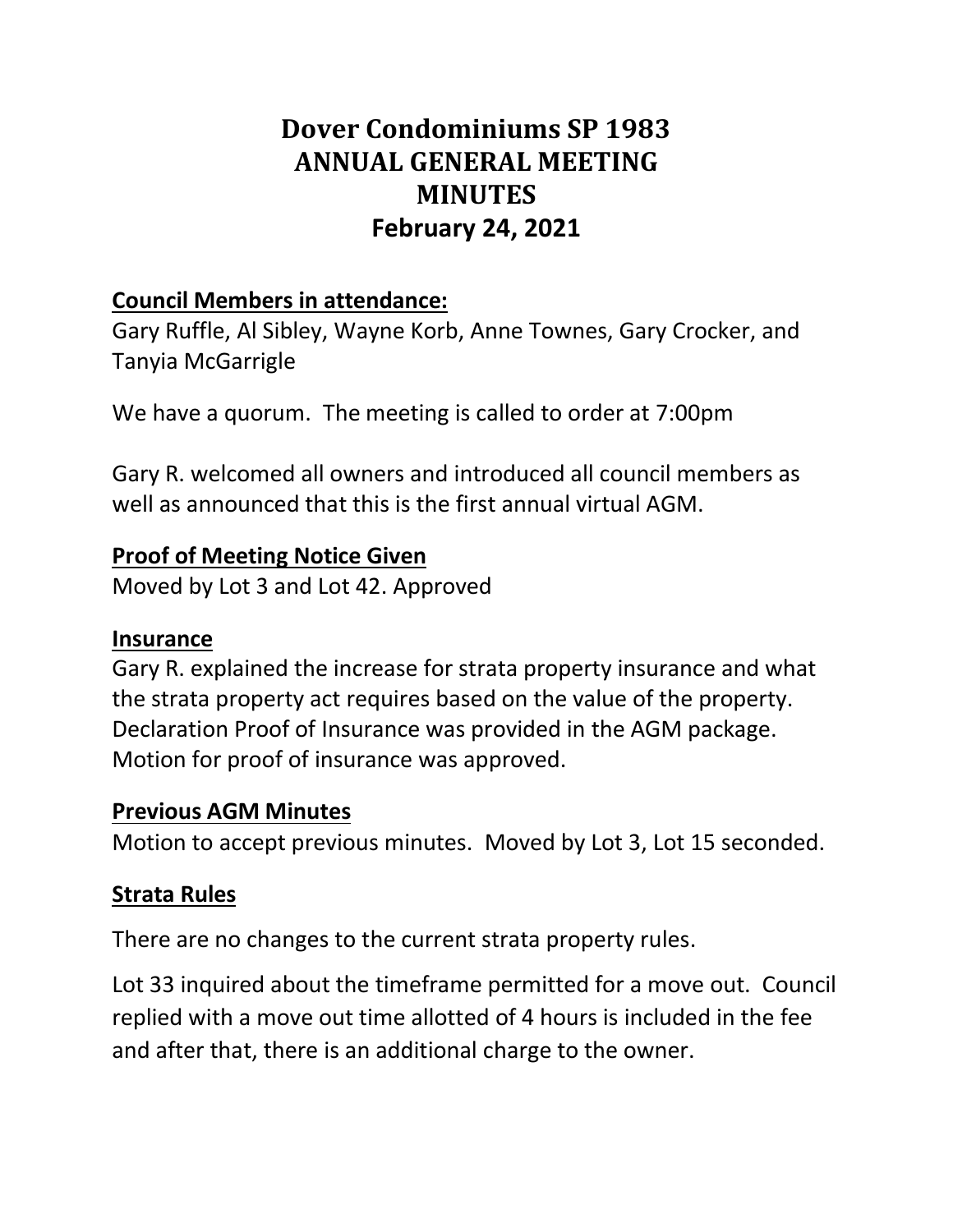#### **Business from AGM 2020**

The roof of 6715 completed in 2019 and the roof of 6711 was completed at the beginning of 2020.

Lot 81 asked if there was charge per unit for the roofing project. Gary R. replied that it was paid out of the contingency fund.

#### **Council Reports**

Gary R. shared that he is resigning as president and shared the value of our strata council.

### **Introduction of current strata council.**

| <b>Gary Ruffle:</b>  | President             |
|----------------------|-----------------------|
| Wayne Korb:          | <b>Vice President</b> |
| Al Sibley:           | <b>Vice President</b> |
| <b>Anne Townes:</b>  | Member-at-large       |
| <b>Gary Crocker:</b> | Member-at-large       |
| Tanyia McGarrigle:   | Secretary             |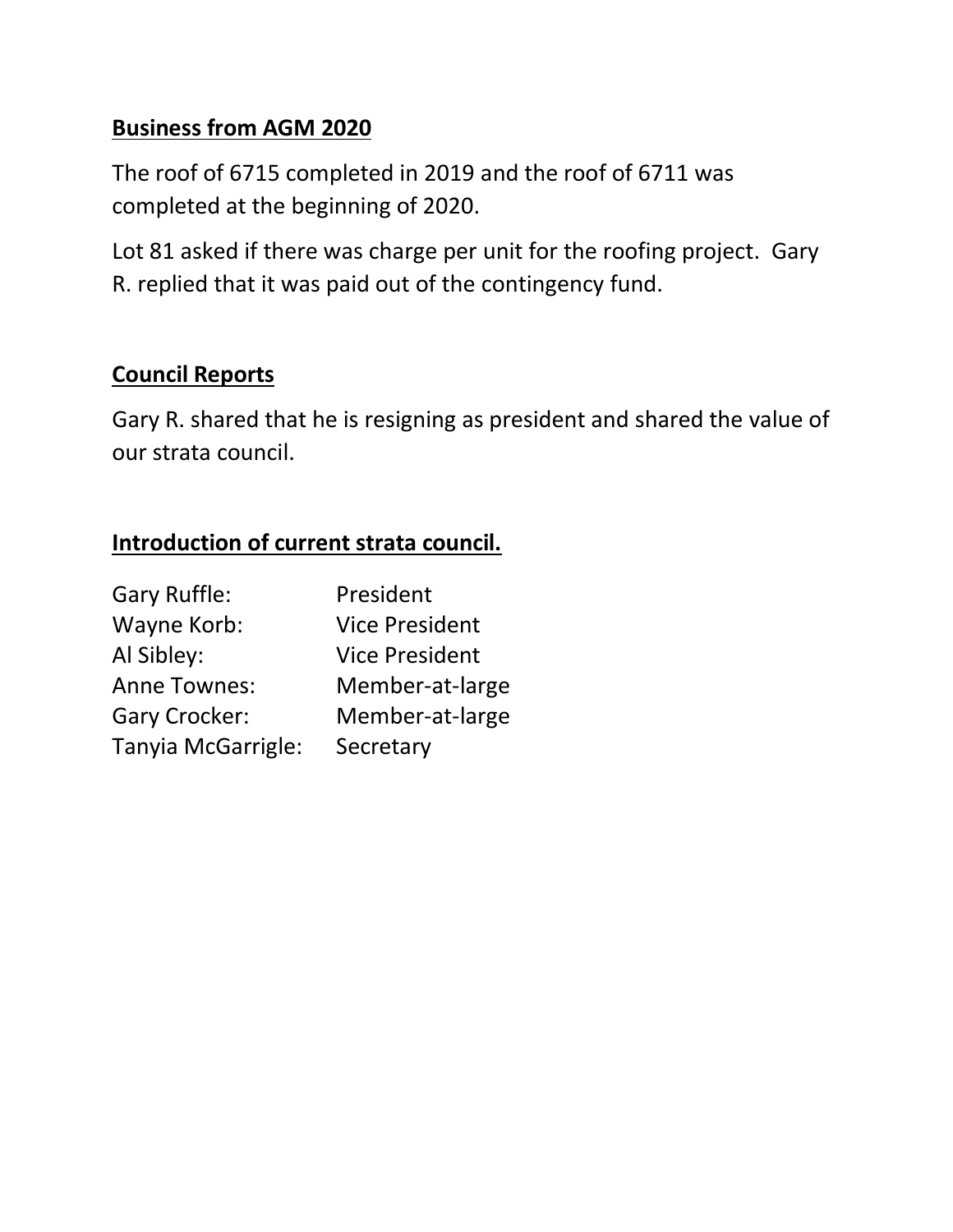#### **Treasure's Report**

Operating:

Cash: \$14,274.76

Contingency:

Cash: \$24,651.05

GIC: \$80,000.00

**Total: \$104,651.05**

#### **Grand Total: \$118,925.81**

- All bills are current and up to date.
- 2 extra strata payments will be collected for the window project will begin on May 17, 2021 and October 15, 2021.

### Budget and Financial Information

Gary R. reviewed and explained the budget and answered any questions from owners. The main changes of the financial statement are because of property insurance increase.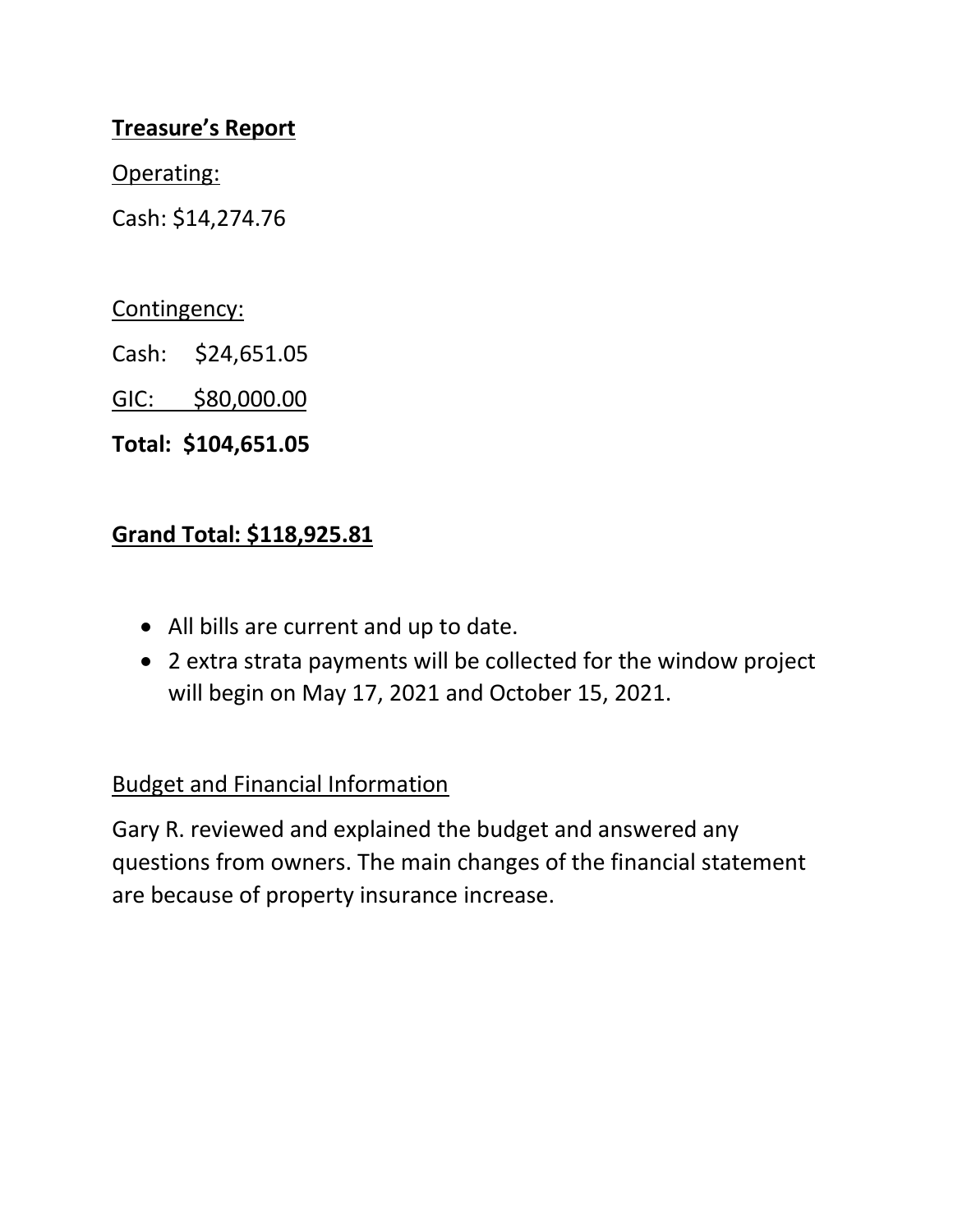### **Administration Resolution**

### **#1 Approval of changing bylaws to allow meetings to be electronic**

Lot 18 asked if in person meetings could be possible due to the small number of owner's that attended this year's AGM.

Lot 80 asked if this resolution will always be virtual in the future and would like to see the decision to go back to the owners to decide over strata council.

Wayne K. replied that this resolution gives council the ability to make a legal decision if the AGM will be held virtually or in person.

Gary R. shared the legal description written by lawyer, Cora Wilson about the ability for council to make this decision.

Gary C. shared that council can rescind the decision for virtual meetings at the next AGM.

Lot 13 commented that strata council cannot rescind a bylaw without approval by the owners.

> **Vote: Yes: 33 No: 1 Approved**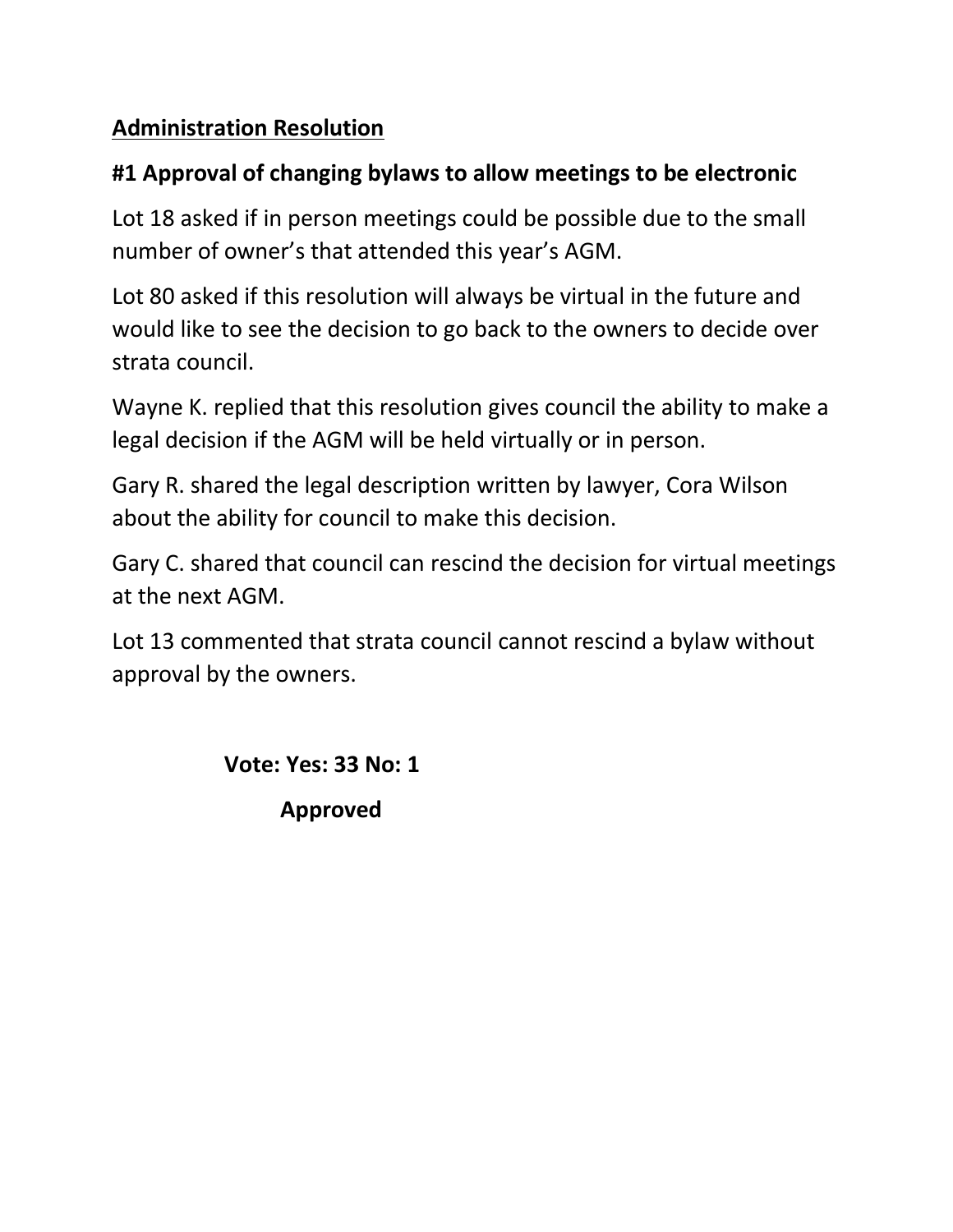### **Financial Resolution**

# **#1 Accept the Budget proposed for the fiscal year 2021-2022 included in the AGM mail-out Package.**

Accept a 4% increase this year per each strata payment, appraisal review every three years.

> **Vote: Yes: 33 No: 0 1 Did not vote Approved**

**#2 Accept council proposal that any surplus on the Strata fiscal year end financial statements for the operating account, after allowance for transfer to contingency reserve, be transferred to the Contingency Reserve prior to the next fiscal year end.** 

> **Vote: Yes: 33 No: 0 1 Did not vote Approved**

**Capital Projects Resolution (Payment from Contingency Reserve)** 

### **#1 Proceed with capital project to attain a depreciation report**

Gary R. shared the reasons that a report is not required based on the work done to upkeep strata property and how it can cause a depreciation of strata property value.

Wayne shared that future work and costs can vary with a depreciation report. Once a report is generated, a new report must be follow every 3 years. It is suggested that it is better to invest the money into future capital projects.

Lot 18 asked in regards to the 2 extra payments this year, if there would be a third next year and thanked council for omitting the extra payment in 2020.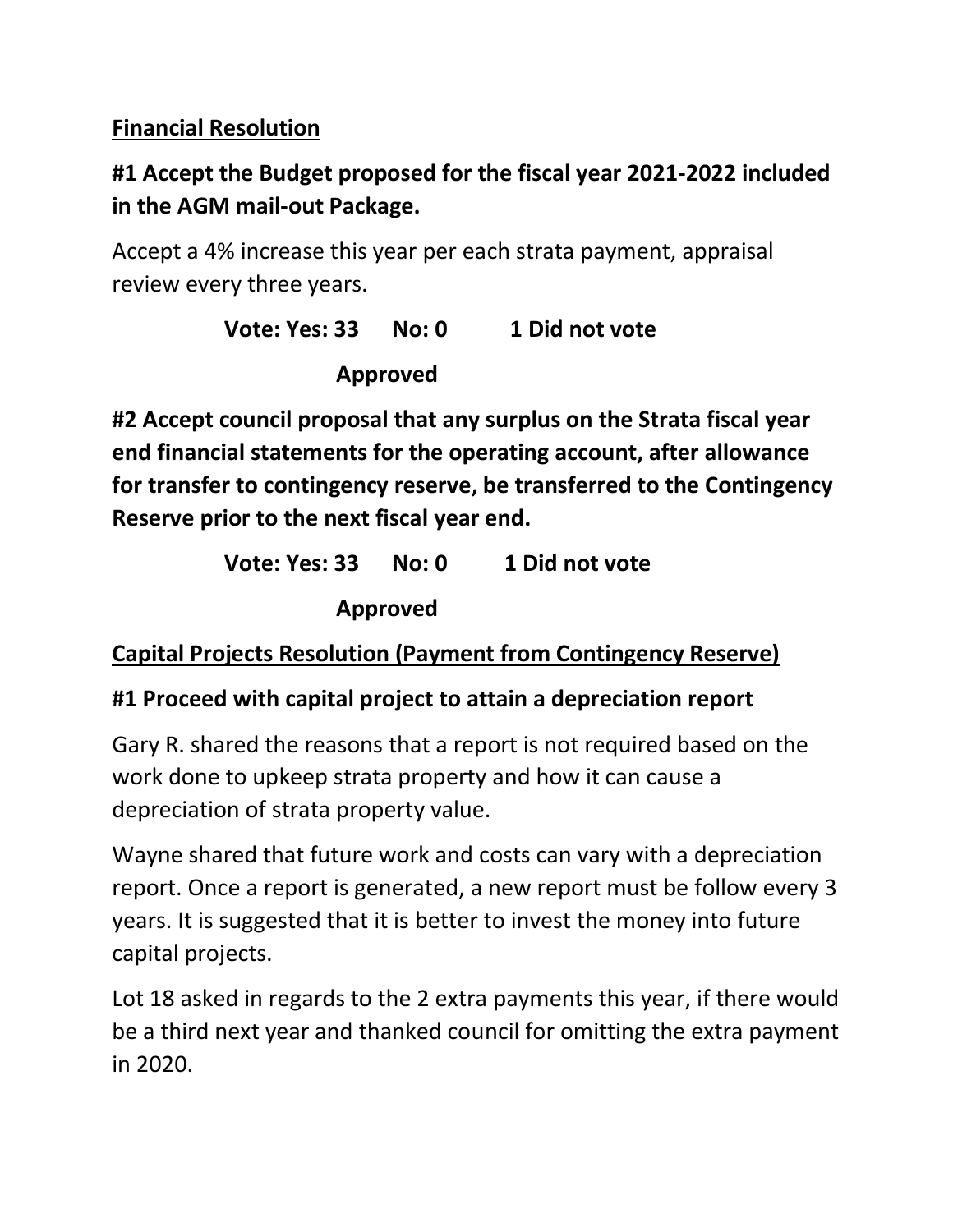Gary R. replied that at this time, it would only be 2 payments this year in 2021 and 2 payments next year in 2022. Al S. responded that that there would only be 2 payments per year for at least the next 5 years.

Lot 33 asked if having a depreciation report would make a financial difference of the insurance premiums.

Gary R. replied with it would not make any premium changes

**Vote: Yes: 5 No: 29 Not Approved** 

# **#2 Approval of Emergency Expenditure Bylaw**

Wayne K. explained that he was having to confront individuals that were trespassing on strata property by entering the building foyer, smoking, and leaving drug paraphernalia, etc. The interphone was moved to the outside with a kiosk built and outer doors are now the main entry point to strata property.

Lot 52 asked if there has been any incidents that have caused a safety issue.

Wayne K. answered that there has not been any incidents that anyone or the building has been involved in. The only matter that was a concern was that non-residents have been noted to be occupying the lobby before the new outer doors were installed in 2020.

Lot 58 commented that the door lock of 6711 needs to be looked at.

**Vote: Yes: 33 No: 0 1 Did not vote** 

**Approved**